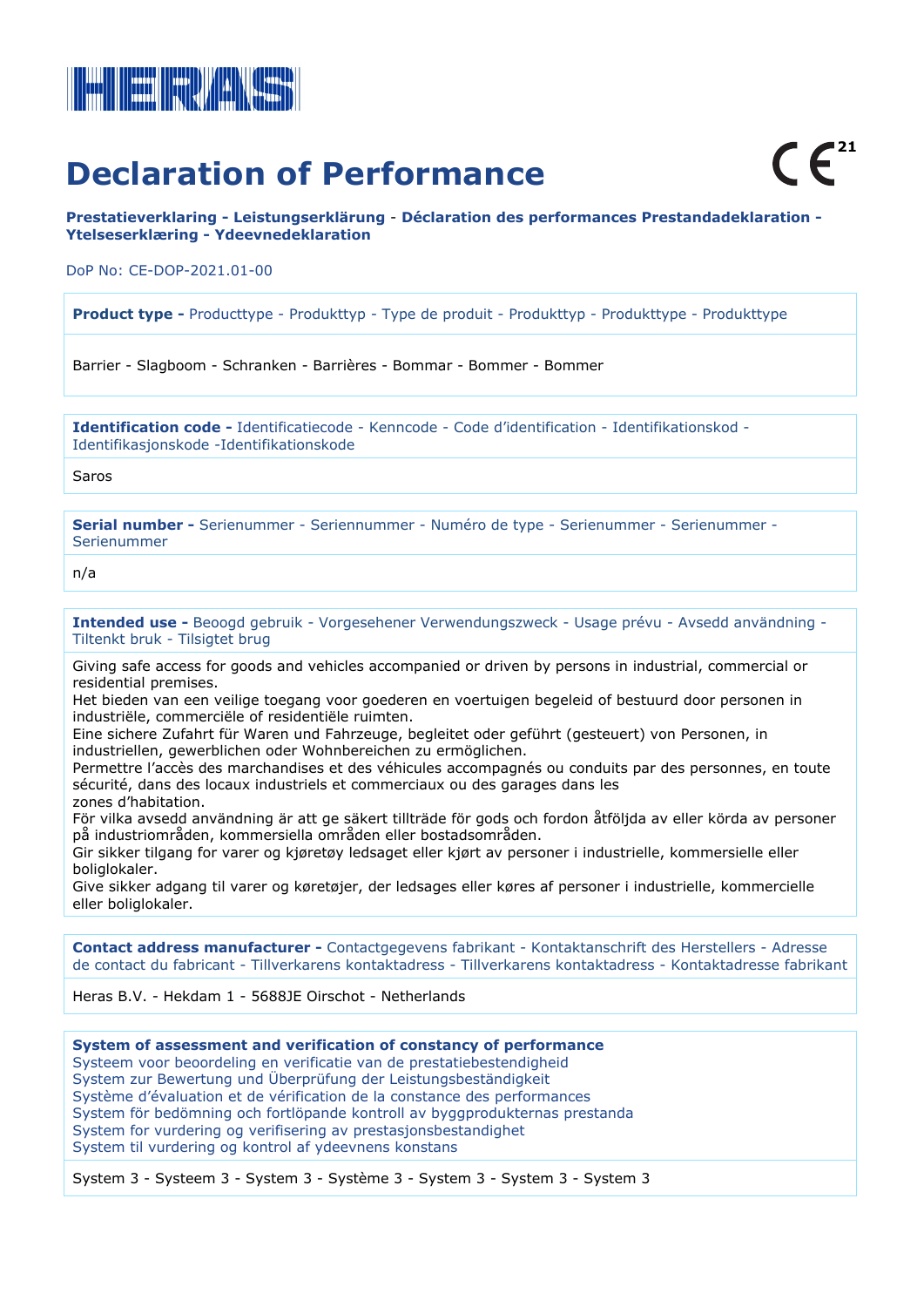

### **Declaration of Performance**

**Prestatieverklaring - Leistungserklärung** - **Déclaration des performances Prestandadeklaration - Ytelseserklæring - Ydeevnedeklaration**

DoP No: CE-DOP-2021.01-00

**Report number** - Rapportnummer – Reportnummer - Numéro de rapport - Rapportnummer - Rapportnummer - Rapportnummer

210300364, VL20349UO-BER-001

**Identification number notified body** - Nummer van de controle instantie - Kennnummer der notifizierten Stelle - Numéro d'identification de l'organisme notifié - Det anmälda organets identifikationsnummer Kontrollinstansens nummer - Identifikationsnummer bemyndiget organ

0063 Kiwa

**Harmonised standard** - Geharmoniseerde norm - Harmonisierte Norm - Norme harmonisée - Harmoniserad standard - Harmonisert standard - Harmoniseret standard

EN 13241:2003+A2:2016

| <b>Declared performance</b><br>Aangegeven prestaties<br>Erklärte Leistung<br>Performances déclarées<br>Prestanda som intygas<br>Angitte prestasjoner<br>Deklareret ydeevne | <b>Essential characteristics</b><br>Essentiële kenmerken<br>Wesentliche Merkmale<br>Caractéristiques essentielles<br>Väsentliga egenskaper<br>Grunnleggende kjennetegn<br>Væsentlige egenskaber | <b>Performance</b><br><b>Prestaties</b><br>Leistung<br><b>Performances</b><br>Prestanda<br>Prestasjoner<br>Ydeevne | <b>Requirements</b><br>Eisen<br>Anforderungen<br><b>Exigences</b><br>Krav<br>Krav<br>Krav |
|----------------------------------------------------------------------------------------------------------------------------------------------------------------------------|-------------------------------------------------------------------------------------------------------------------------------------------------------------------------------------------------|--------------------------------------------------------------------------------------------------------------------|-------------------------------------------------------------------------------------------|
|                                                                                                                                                                            | Watertightness                                                                                                                                                                                  | <b>NPD</b>                                                                                                         | 4.4.1                                                                                     |
|                                                                                                                                                                            | Release of dangerous substances                                                                                                                                                                 | <b>NPD</b>                                                                                                         | 4.2.9                                                                                     |
|                                                                                                                                                                            | Resistance to wind load                                                                                                                                                                         | class $3*$                                                                                                         | 4.4.3                                                                                     |
|                                                                                                                                                                            | Thermal resistance (where relevant)                                                                                                                                                             | <b>NPD</b>                                                                                                         | 4.4.5                                                                                     |
|                                                                                                                                                                            | Air permeability                                                                                                                                                                                | <b>NPD</b>                                                                                                         | 4.4.6                                                                                     |
|                                                                                                                                                                            | Safe opening (for vertically moving doors)                                                                                                                                                      | <b>NPD</b>                                                                                                         | 4.2.8                                                                                     |
|                                                                                                                                                                            | Definition of geometry of glass                                                                                                                                                                 | <b>NPD</b>                                                                                                         | 4.2.5                                                                                     |
|                                                                                                                                                                            | Mechanical resistance and stability                                                                                                                                                             | <b>PASS</b>                                                                                                        | 4.2.3                                                                                     |
|                                                                                                                                                                            | Operating forces (for power operated doors)                                                                                                                                                     | <b>PASS</b>                                                                                                        | 4.3.3                                                                                     |
|                                                                                                                                                                            | Durability of watertightness, thermal<br>resistance and air permeability against<br>degradation                                                                                                 | <b>NPD</b>                                                                                                         | 4.4.7                                                                                     |

**Signed by** 

Ondertekend door Unterzeichnet von Signé par Undertecknad av Undertegnet av Underskrevet af

Gilles Rabot Chief Executive Officer Oirschot 19-03-2021